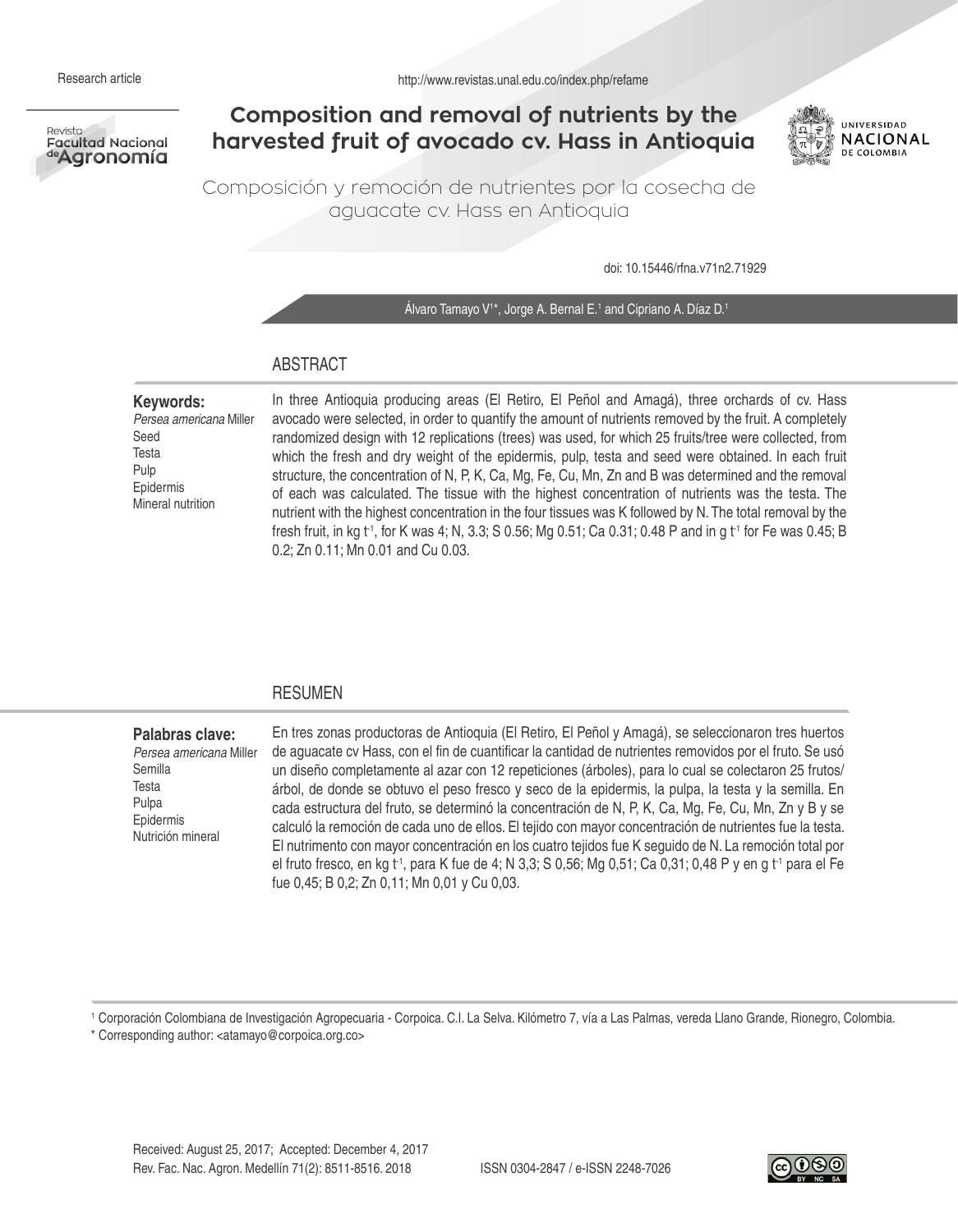In order to have an appropriate management of fertilization and production and maintain adequate levels in both, size and quality of fruits is important to know the amount of nutrients that are extracted from the soil by a n order to have an appropriate management of fertilization and production and maintain adequate levels in both, size and quality of fruits is important to know the amount of nutrients that are extracted from the avocado fluctuate, according to the oil content in the fruits of each variety, which could be between 3-20%. Therefore, factors such as size and quality (external and internal) of the fruit are important in the productivity of commercial crops. This is why the more oil the fruit has, the greater its nutrient extraction will be (Salazar-García *et al.*, 2013).

After the roots absorb nutrients from the soil, these are transformed into organic and inorganic compounds, which are transported to the different organs of the plant. In each crop, a large quantity of nutrients is removed permanently, and another important portion is temporarily removed by flowers, leaves, small aborted fruits and roots, which can be cycled in the crop (Tamayo, 2016).

The decomposition of leaf litter is the set of physical and chemical processes by which its basic chemical constituents are removed (Rincón *et al.,* 2017). It is also the most important process of nutrient cycling in any ecosystem (Wang *et al*., 2008; Castellanos and Léon, 2011), because through the decomposition of leaf litter, nutrients are again available to plants. Processes regulate both amount and biochemical content of organic matter produced in an ecosystem, and they are responsible for the formation of humic substances that contribute to soil quality/fertility (Versini *et al*., 2014; Rashida *et al.,* 2016).

Once the fruit has reached physiological maturity, it can be harvested and removed from the tree, taking with it important quantities of various nutrients that, if not reintegrated into the soil, through fertilization, could decrease the fertility of the soil and cause its depletion. Therefore, it is necessary to know the amount of nutrients that were removed by the fruits, since these nutrients were definitely removed from the soil.

The postharvest quality of the avocado fruit is influenced by the concentration of its nutrients at the time of harvest (Arpaia *et al*., 2015); increasing in the N concentration in the leaf, increase the N content in the pulp, as it been reported in avocado cv. Hass (Pérez de los Cobos, 2012). Similarly, applications of Ca to the soil increased the concentration of Ca in the pulp and delayed the ripening of the fruits in the postharvest in avocado (Barrientos-Priego *et al.,* 2016).

Currently in Antioquia, there are no documented works on the nutritional requirements in the avocado cv. Hass. Therefore, it is essential to know the removal of nutrients by the harvest, which allows an adequate management of fertilization that helps to obtain quality fruits. The objectives of this work were to know the nutritional composition of the different tissues of the fruit (epidermis, pulp, testa and seed) and to determine the amount of removed nutrients by the Hass cv avocado, in different localities of the department of Antioquia.

# **MATERIALS AND METHODS Soil sampling**

In each selected tree, four equidistant sampling sites were chosen, which are located under the tree, in the area between the middle of the crown and the perimeter of it. Then, the sub samples were mixed to obtain a composite sample that was taken to the soil laboratory of Corpoica for its respective chemical analysis.

The contents of the macronutrients (N, P, K, Ca, Mg, S) and micronutrients (Fe, Cu, Mn, Zn, B) were determined pH in water (1:2); soil organic matter (SOM), Walkley and Black; Al, 1 *M* KCl; Ca, Mg, K and Na, 1 M ammonium acetate; P, Bray II; S, 0.008 M calcium phosphate; Fe, Mn, Cu and Zn, Olsen-EDTA; B, hot water.

### **Fruit analysis**

In each orchard, 12 trees of 7 years of age were selected and planted at a distance of 7 x 6 m, in each of which 25 fruits were harvested at physiological maturity, with a dry matter content ≥23%.

Each fruit was separated into epidermis, pulp, testa and seed and recorded its fresh weight was recorded. Each tissue was cut into thin slices, which were dehydrated in an oven with forced air at 60 C until constant weight was obtained. The dried samples were sprayed on a Thomas Scientific stainless steel mill (Wiley Mini Mill 3383-L10) with sieve 40 (0.425 mm mesh light). The nutritional composition was determined in three composite samples, each conforming to the tissues of the 25 fruits of each tree, of 12 trees (replications). The dried samples were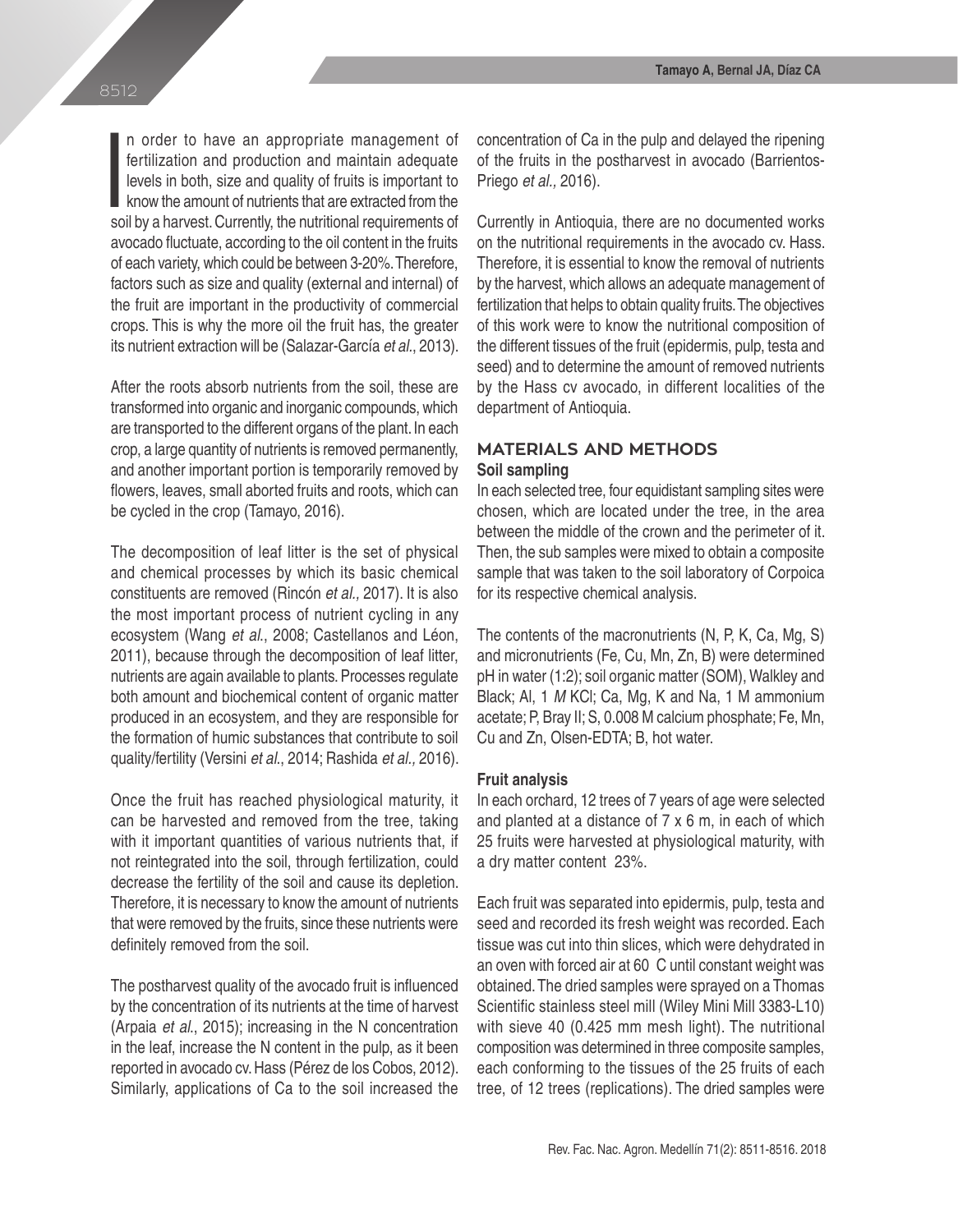sent to the soil and plant tissue chemistry laboratory of Corpoica-Tibaitatá (Mosquera, Cundinamarca, Colombia). There the contents of total N (Kjedhdhal) and the extractable fractions of P (Bray II) were established; Ca, Mg and K (1N ammonium acetate, pH 7.0), Fe, Mn, Zn, Cu (modified Olsen) and B (monobasic calcium phosphate). The protocols are described in Westerman (1990).

#### **Statistical analysis**

For the analysis of the information, we used an experimental design with 12 replications (trees), where each repetition consisted of 25 fruits of the same tree. The removal of nutrients per ton of fresh fruit (Rt) was calculated according to the formula described by Mellado-Vázquez *et al.* (2017):

Rt = ((CNe x DWe) + (CNp x DWp) + (CNt x DWt) + (CNseed x DWseed)) / 100 x Ft

Where:

CNe = Concentration of the nutrient in the epidermis;  $DWe = Dry weight of the epidermis;  $Chp = Concentration$$ of the nutrient in the pulp;  $DWp = Dry$  weight of the pulp;  $CNt =$  Concentration of the nutrient in the testa: DWt = Dry weight of the testa; CNseed = Concentration of the nutrient in the seed; DWseed = Seed dry weight;  $Ft =$ Number of fruits in one ton (obtained from the quotient 1000 kg between the fresh weight of the whole fruit).

For each element, a variance analysis was performed, with the statistical package SAS for Windows V 9.3. The comparison of means was done with the Tukey test ( $P$ 0.05).

# **RESULTS AND DISCUSSION Soil analysis**

According to Table 1, the soils of the three locations had an extremely acidic pH, with little saturation of aluminum (20-26%), with high contents in organic matter for El Retiro and El Peñol, and low in the location of Amagá; they also have low Ca and Mg contents and medium in K. Minor elements are low and with exception of Fe, which is high in all locations, a situation that is common in moderate climate soils. Generally speaking they are soils with low natural fertility.

Soil chemical characteristics were very similar in all three regions. The pH fluctuated between acids and strongly

| Locality  | pH  | <b>MO</b> | AI                       | Ca  | Mg  | K    | Na                    | P.  | S.   | Fe  | Cu             | Mn  | <b>Zn</b> | в    |
|-----------|-----|-----------|--------------------------|-----|-----|------|-----------------------|-----|------|-----|----------------|-----|-----------|------|
|           |     | $(\%)$    | cmol <sub>c</sub> $kg-1$ |     |     |      | $mg$ kg <sup>-1</sup> |     |      |     |                |     |           |      |
| El Retiro |     | 4.8 20.4  | 1.1                      | 2.3 | 0.8 | 0.34 | 0.05                  | 2.3 | 5.4  | 122 | $\overline{1}$ | 2.3 | 7.4       | 0.55 |
| El Peñol  | 51  | 17.3      | 1.1                      | 1.4 | 0.6 | 0.40 | $0.08$ 2.7            |     | 8.6  | 69  | 2.1            | 3.9 | 1.8       | 0.19 |
| Amagá     | 4.9 | 4.80      | 1.2                      | 2.1 | 0.8 | 0.40 | 0.04                  | 2.8 | 21.2 | 284 | 2.2            | 3.8 | 1.8       | 0.24 |

**Table 1.** Chemical characteristics of soils in the municipalities of El Retiro, El Peñol and Amagá (Antioquia).

acid, with low saturation of interchangeable bases and with contents of medium to low in minor elements, with the exception of the Fe that are high. In general, they are soils of low fertility.

### **Concentration of nutrients in tissues**

The concentration of the different nutrients showed significant differences between the tissues of the fruit (Table 2). The testa was the tissue that presented a greater number of nutrients with higher concentration (%). The highest concentrations of P and K were present in the pulp (0.29 and 1.21%, respectively). The concentrations of N, Fe and B were high in the epidermis, this agrees with that found by Salazar *et al.* (2011) in Michoacán México. The epidermis presented the lower values of Ca, Mg and S (0.033, 0.049 and 0.13%, respectively); A similar situation was observed for the minor elements Cu, Mn, Zn and B with 4.9, 8, 12 and 23 mg  $kq^{-1}$ , respectively.

### **Removal of nutrients by fruit**

Fruit tissues showed differences in the quantity of removed nutrients (Table 3). The most removed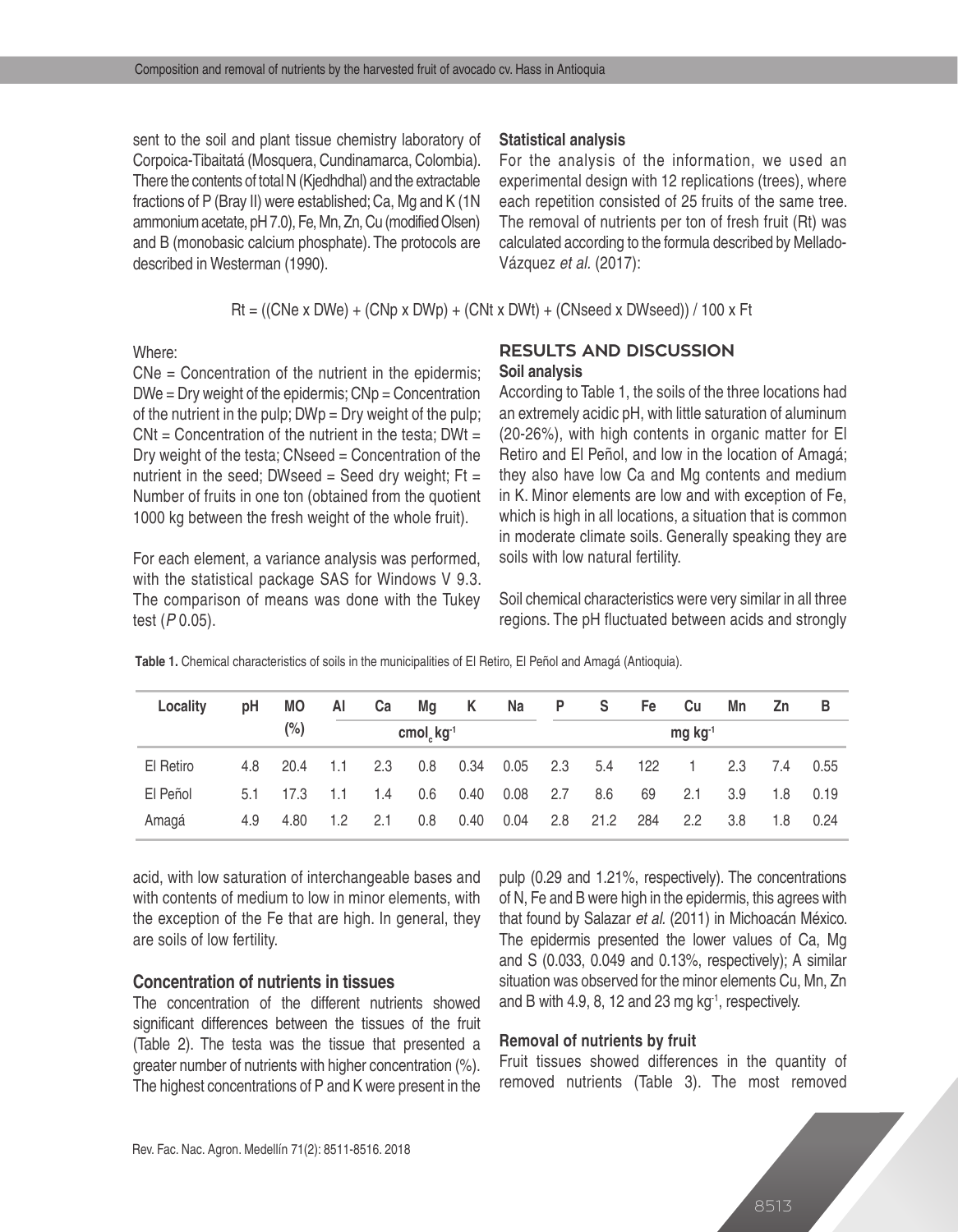| <b>Tissue</b>    | N                  | P                     | Κ          | Ca                 | Mg        | s                  | Fe      | Cu       | Mn                 | Zn                | в                 |
|------------------|--------------------|-----------------------|------------|--------------------|-----------|--------------------|---------|----------|--------------------|-------------------|-------------------|
|                  |                    | $mg$ kg <sup>-1</sup> |            |                    |           |                    |         |          |                    |                   |                   |
| <b>Epidermis</b> | 0.893a             | 0.105 b               | $0.943$ ab | 0.081 <sub>b</sub> | 0.133 b   | 0.133c             | 116.4a  | 8.57 ab  | 20.1 <sub>b</sub>  | 38.2 <sub>b</sub> | 64.7 a            |
| Pulp             | 0.892a             | 0.291a                | 1.211a     | 0.048 <sub>b</sub> | 0.120c    | 0.153a             | 89.9 a  | 6.55 ab  | 16.3 <sub>bc</sub> | 22.5c             | 34.7 b            |
| Seed             | 0.594 <sub>b</sub> | 0.107 <sub>b</sub>    | 0.777 b    | 0.033c             | 0.049d    | 0.128d             | 117.7 a | 4.92 b   | 7.98 c             | 12.3 <sub>d</sub> | 23.8 <sub>b</sub> |
| Testa            | 0.918a             | 0.092 b               | 1.074a     | 0.140a             | 0.212a    | 0.148 <sub>b</sub> | 131.9 a | 10.9a    | 64.3 a             | 46.6a             | 78.2 a            |
| $P***$           | < 0.00001          | < 0.0095              | < 0.0028   | < 0.00001          | < 0.00001 | < 0.00001          | < 0.024 | < 0.0194 | < 0.001            | < 0.00001         | < 0.00001         |

**Table 2.** Concentration of nutrients in tissues of avocado fruit cv. Hass in Antioquia.

Means with different letters in the same column are statistically different, according to Tukey's (*P*<0.05).

elements in all tissues were K, N and S. The pulp showed the greatest removal of all nutrients analyzed both major and minor. Removal by the epidermis and seed was intermediate, although it was higher in the seed. The total removal of macronutrients by avocado cv. Hass was higher for K (4 kg  $t^{-1}$ ), N (3.3 kg  $t^{-1}$ ), P (0.48 kg  $t<sup>1</sup>$ ). For the minor elements, Fe and B (0.45 and 0.2  $g t<sup>-1</sup>$ , respectively) were the most removed (Figure 1).

These results are similar to those reported by Salazar-García *et al.* (2011), in avocado cv. Hass in Michoacán (Mexico); however, they differ slightly from what was

**Table 3.** Amount of removed nutrients by the tissues of the avocado fresh fruit cv. Hass in Antioquia.

| <b>Tissue</b>    | N         | P                  | к         | Ca                 | Mq                 | s                  | Fe               | Cu               | Mn                | Zn        | в                 |  |  |  |
|------------------|-----------|--------------------|-----------|--------------------|--------------------|--------------------|------------------|------------------|-------------------|-----------|-------------------|--|--|--|
|                  |           |                    |           | kg t <sup>1</sup>  |                    |                    | g t <sup>1</sup> |                  |                   |           |                   |  |  |  |
| <b>Epidermis</b> | 0.280c    | 0.032 <sub>b</sub> | 0.310c    | 0.025 <sub>b</sub> | 0.039 <sub>b</sub> | 0.043c             | 34.8 bc          | 2.5 <sub>b</sub> | 6.1 <sub>b</sub>  | 11.77 b   | 20.7 <sub>b</sub> |  |  |  |
| Pulp             | 1.296 a   | 0.266a             | 1.758 a   | 0.090a             | 0.174a             | 0.222a             | 126.7 a          | 9.4a             | 23.6a             | 32.71a    | 50.7a             |  |  |  |
| Seed             | 0.465 b   | 0.083 <sub>b</sub> | 0.611 b   | 0.027 <sub>b</sub> | 0.037 <sub>b</sub> | 0.099 <sub>b</sub> | 88.7b            | 3.8 <sub>b</sub> | 1.7 b             | 9.56c     | 18.7 <sub>b</sub> |  |  |  |
| <b>Testa</b>     | 0.025d    | 0.002c             | $0.031$ d | 0.004 <sub>b</sub> | 0.006 <sub>b</sub> | $0.004$ d          | 3.67c            | 0.3 <sub>d</sub> | 6.09 <sub>b</sub> | 1.3c      | 2.22c             |  |  |  |
| $D***$           | < 0.00001 | < 0.0015           | < 0.00001 | < 0.00001          | < 0.00001          | < 0.00001          | < 0.0001         | < 0.00001        | < 0.00001         | < 0.00001 | < 0.00001         |  |  |  |

Means with different letters in the same column are statistically different, according to Tukey's (P<0.05).



Figure 1. Total removal in kg t-1 for fresh avocado fruit cv. Hass in Antioquia. Means with different capital letters (macronutrients) or lowercase (micronutrients) in g  $t^1$  are statistically different according to Tukey's test ( $P\leq 0.05$ ).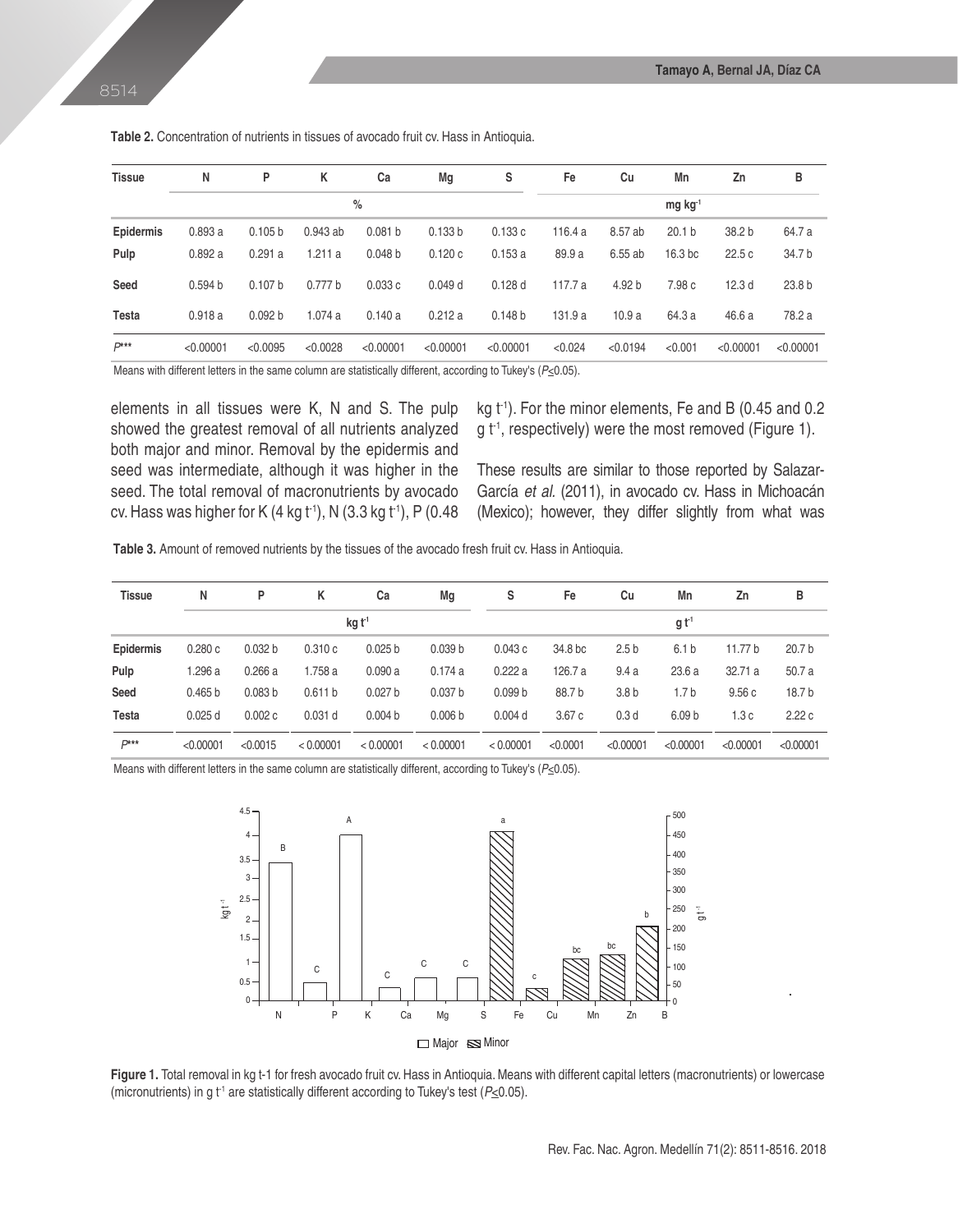obtained by the same authors, with cv. Méndez in Jalisco (Mexico), where N removal was lower (2.7 kg t -1) but higher in Cu, Mn, Zn and B (3.23, 2.05, 4.08 and 7.35 g  $t<sup>-1</sup>$ , respectively). Research carried out by Rebolledo and Dorado (2017) in the municipalities of Rionegro, Herveo and Morales found, in relation to the content of N in fruits, values of extraction of 62 kg of N for the location of Rionegro, 96 kg for Morales and 74 kg for Herveo.

Some authors (Salazar-García and González-Duran, (2005), Tapia-Vargas *et al*. (2007), Tapia-Vargas *et al*., (2008) affirm that there is a wide variation for nutrients extracted by the fruit in avocado; however, all agree in a noteworthy way, that K is the element of greatest demand, even more than N in proportions ranging from 1:1.5-2. This is consistent with studies done by Montgomery-Taboada *et al*. (2017) in the northern Peruvian coast, where the K extraction was between 3-5 kg  $t^1$  of harvested fruit, depending on the rootstock, being the Antillean-type the most extracted. In the present study, greater amounts of B, Fe and Mn were removed than those reported in Mexico and the North Coast of Peru.

The removal of B that is greater than the other micronutrients, close to that of P and other macronutrients Ca, Mg and S.

The high contents in Fe are explained because in these soils it is common to find high concentrations of this element; however, the opposite happens with B, since despite having low available contents of this element in the soil, it is fixed, and the Hass cultivar has the capacity to remove it, a situation most commonly observed in andisols (Osorio, 2014). This assessment is worthy of consideration in fertilization programs.

The extraction of elements such as N and K with the crops exhausts the natural reserve of the soil, therefore fertilization should be done not only with a view to nourishing the tree, but also to maintain the fertility levels of the root zone, necessary for the balance and sustainability of the soil resource. The crop nutritional requirements must be based on what happens under the management conditions where it is cultivated (Salazar-García *et al*., 2013).

The differences in the amount of removed nutrients by the tissues are due to the proportion of each structure in the fruit. The pulp presented the highest amount of removed nutrients and the epidermis presented intermediate values. The highest pulp removal was due to the fact that the highest percentage of fruit biomass corresponded to this tissue (Salazar-García *et al*., 2015). The testa was the tissue with less removed nutrients, which coincided with the reports of Mellado-Vásquez *et al.* (2015), in fruits of avocado cv. Méndez in the south of Jalisco (Mexico).

### **CONCLUSIONS**

The tissue with the highest concentration of nutrients was the testa. The nutrient with the highest concentration in the four tissues was K, followed by N. The highest amount of nutrients removed was found in the pulp, followed by the seed, the epidermis and finally the testa. The order of total nutrient removal per ton of fresh fruit was: K> N> S> Mg> P> Ca> Fe> B> Zn> Mn> Cu.

### **REFERENCES**

Alcaraz ML, Thorp TG and Hormaza JI. 2013. Phenological growth stages of avocado (*Persea americana*) according to the bbch scale. Scientia Horticulturae. 164: 434-439. doi: 10.1016/j. scienta.2013.09.051

Arpaia ML, Collin S, Sievert J and Obenland D. 2015. Influence of cold storage prior to and after ripening on quality factors and sensory attributes of "Hass" avocados. Postharvest Biology Technology 110: 149-157. doi: 10.1016/j.postharvbio. 2015.07.016

Barrientos-Priego AF, Martínez-Damián MT, Vargas-Madríz H and Lázaro-Dzul MO. 2016. Effect of preharvest calcium spraying on ripening and chilling injury in 'Hass' (*Persea americana* Mill.) avocado. Revista Chapingo Serie horticultura 22(3): 145-159. doi: 0.5154/r.rchsh.2016.04.010

Castellanos J and León JD. 2011. Descomposición de hojarasca y liberación de nutrientes en plantaciones de *Acacia mangium* (Mimosaceae) establecidas en suelos degradados de Colombia. Revista de Biologia Tropical. 59(1): 113-128.

Mellado-Vázquez A, Salazar-García S, Álvarez-Bravo A, Ibarra Estrada ME and González-Valdivia J. 2015. Remoción de nutrimentos por el fruto de aguacate "Mendez" en el sur de Jalisco, México. En VIII congreso Mundial de la Palta. Actas. Proceedings. Lima, Perú.

Mellado-Vázquez A, Salazar-García S, Álvarez-Bravo A and Hernández-Guerra C. 2017. Remoción de nutrimentos por cosecha de limón persa en Nayarit y Veracruz, México. Revista. Mexicana. Ciencias Agrícolas 19: 3939-3952.

Montgomery-Taboada L, Alegre-Mendoza J and Castro-Cuba S. 2017. Remoción nutrimental del fruto del aguacate ´Hass´ en la costa norte del Perú. Memorias del V Congreso Latinoamericano del Aguacate. 04 - 07 de septiembre 2017. Ciudad Guzmán, Jalisco, México. pp. 233-242.